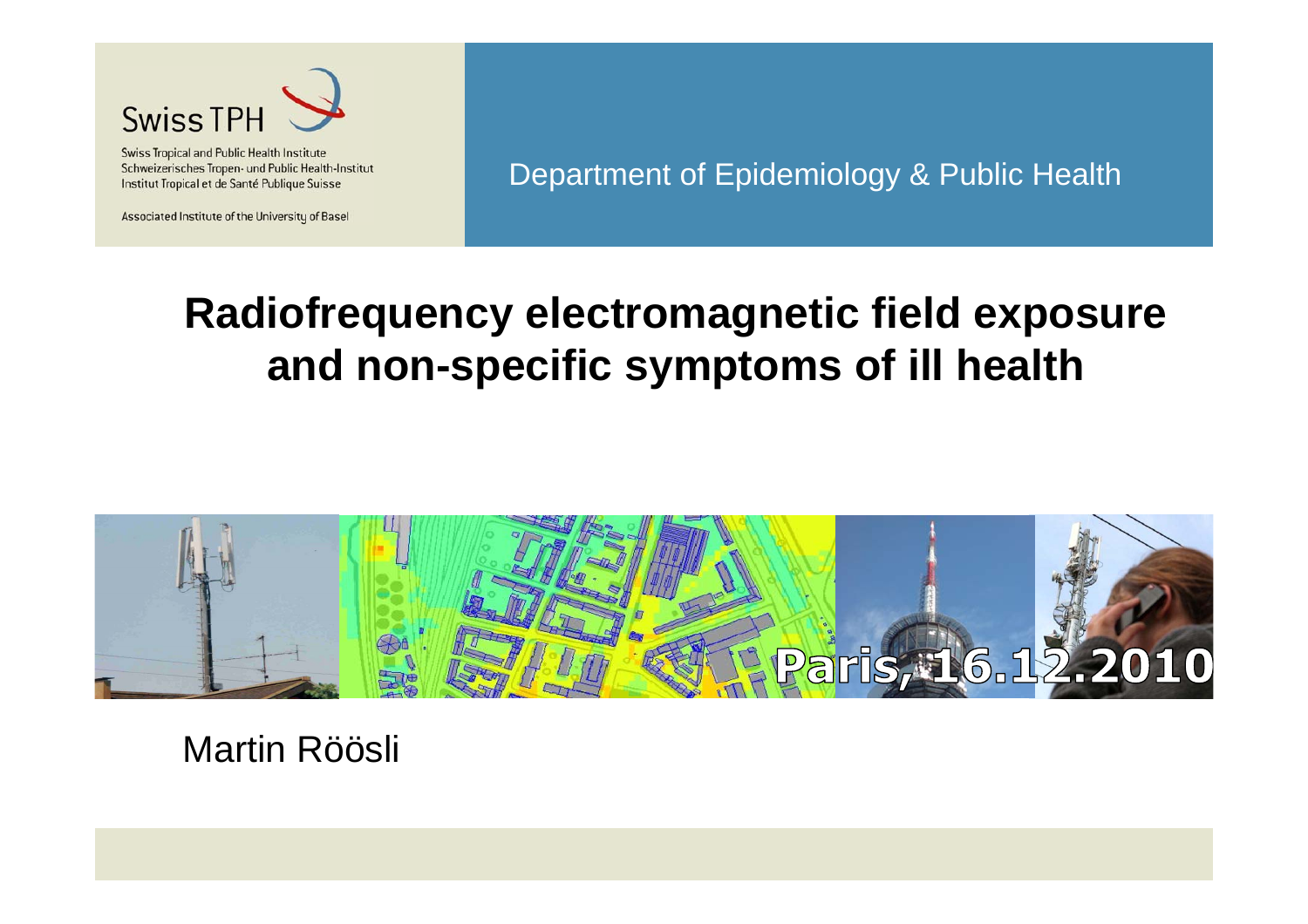

## **Outline**

- $\triangleright$  Type of studies
- **≻ Results from human laboratory trials**
- ¾Results from observational studies on symptoms
- ¾Electromagnetic hypersensitivity (EHS)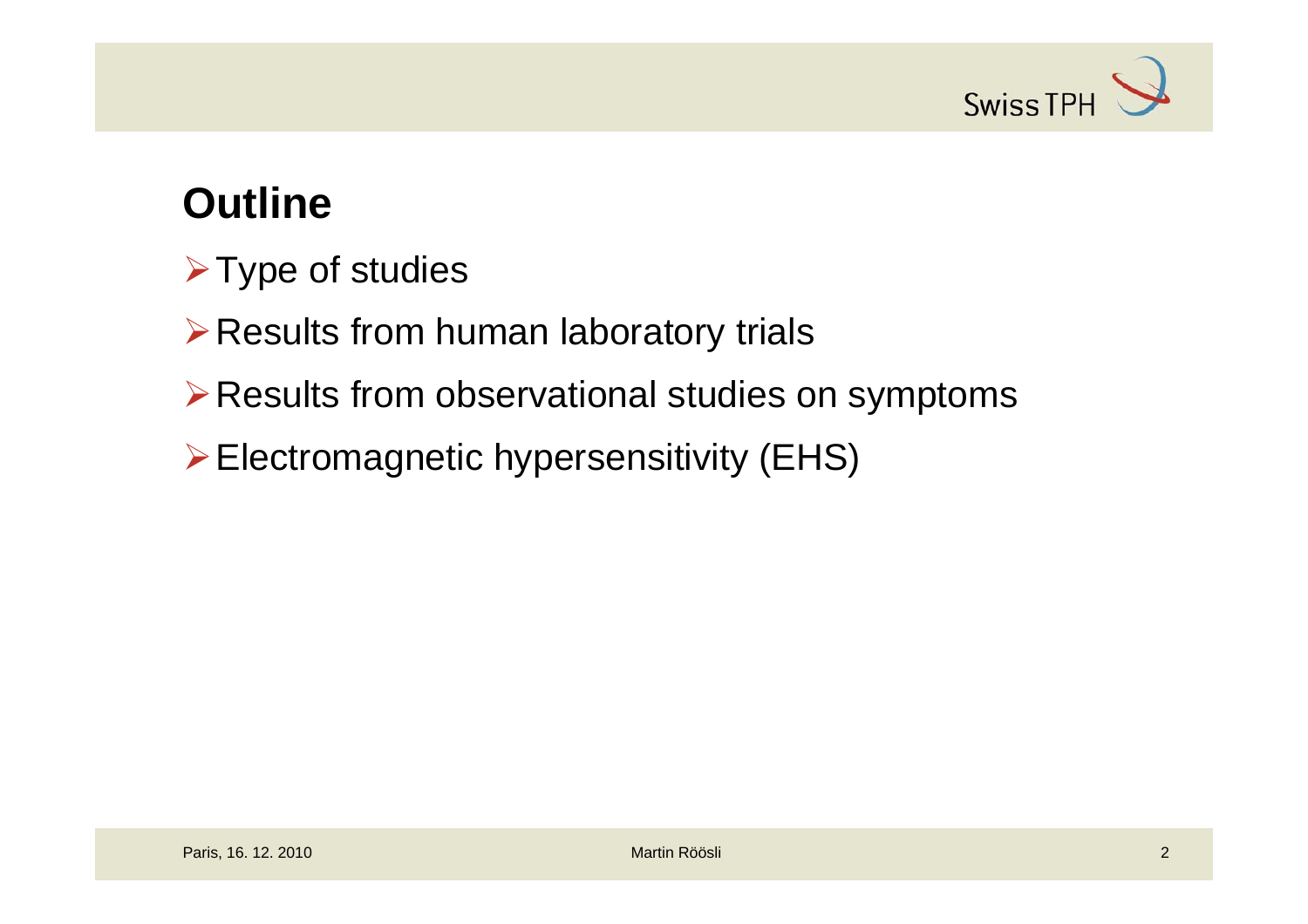

### **Type of research**

- ¾ Provocation studies / randomized trials / human laboratory study:
	- 1. Perception of low-level fields: sensibility (Leitgeb and Schröttner, 2003)
	- 2. short term effects on symptoms
- ¾ Epidemiological/observational studies
	- 1. long term effect on symptoms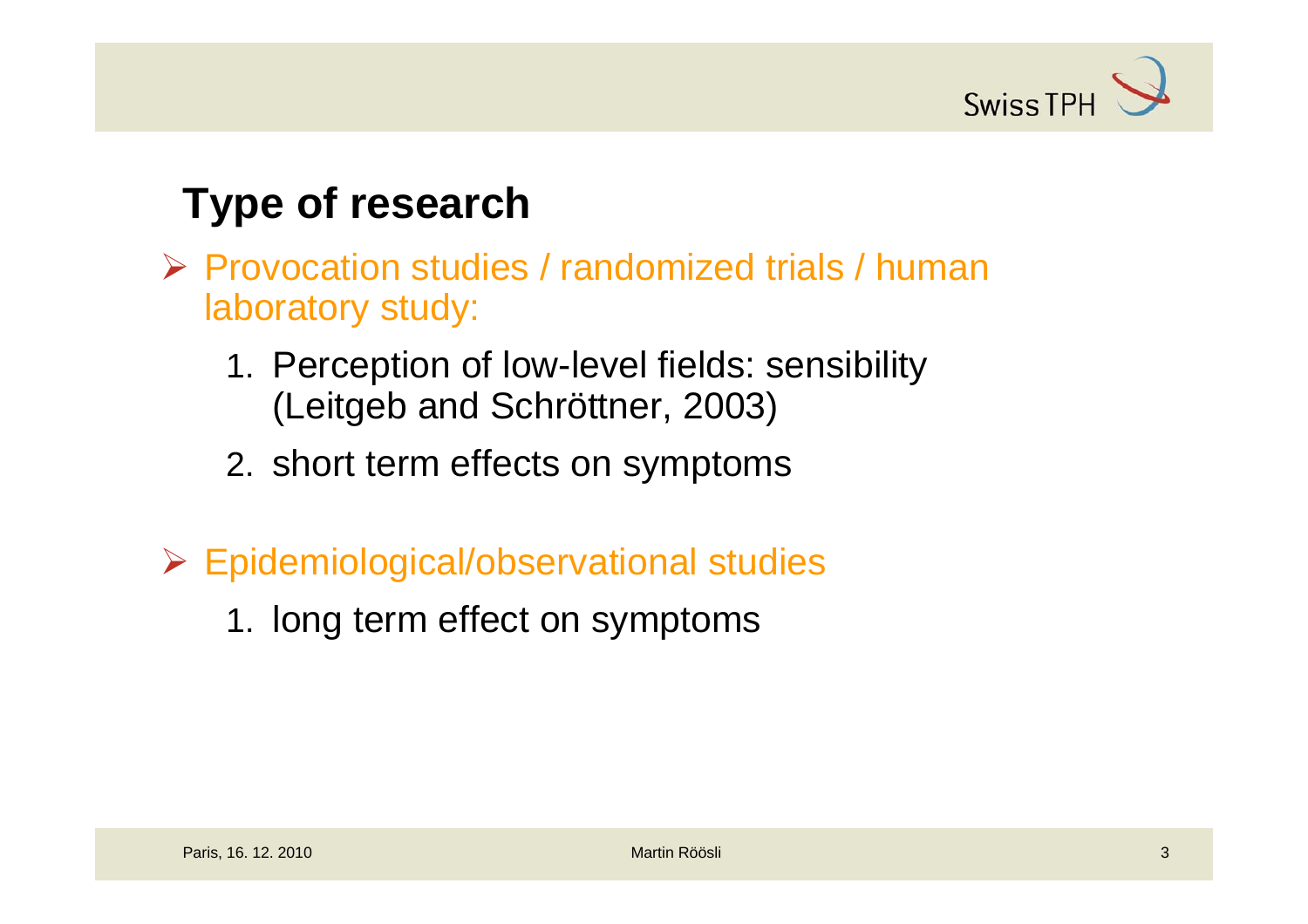

### **Provocation study**

¾Repeated tests with different exposure conditions (incl. sham): **randomised**

- $\triangleright$  Neither the study participants nor the study assistant know the exposure condition: **double blind**.
- $\triangleright$  Study participants state whether they perceive exposure or not (or symptoms).

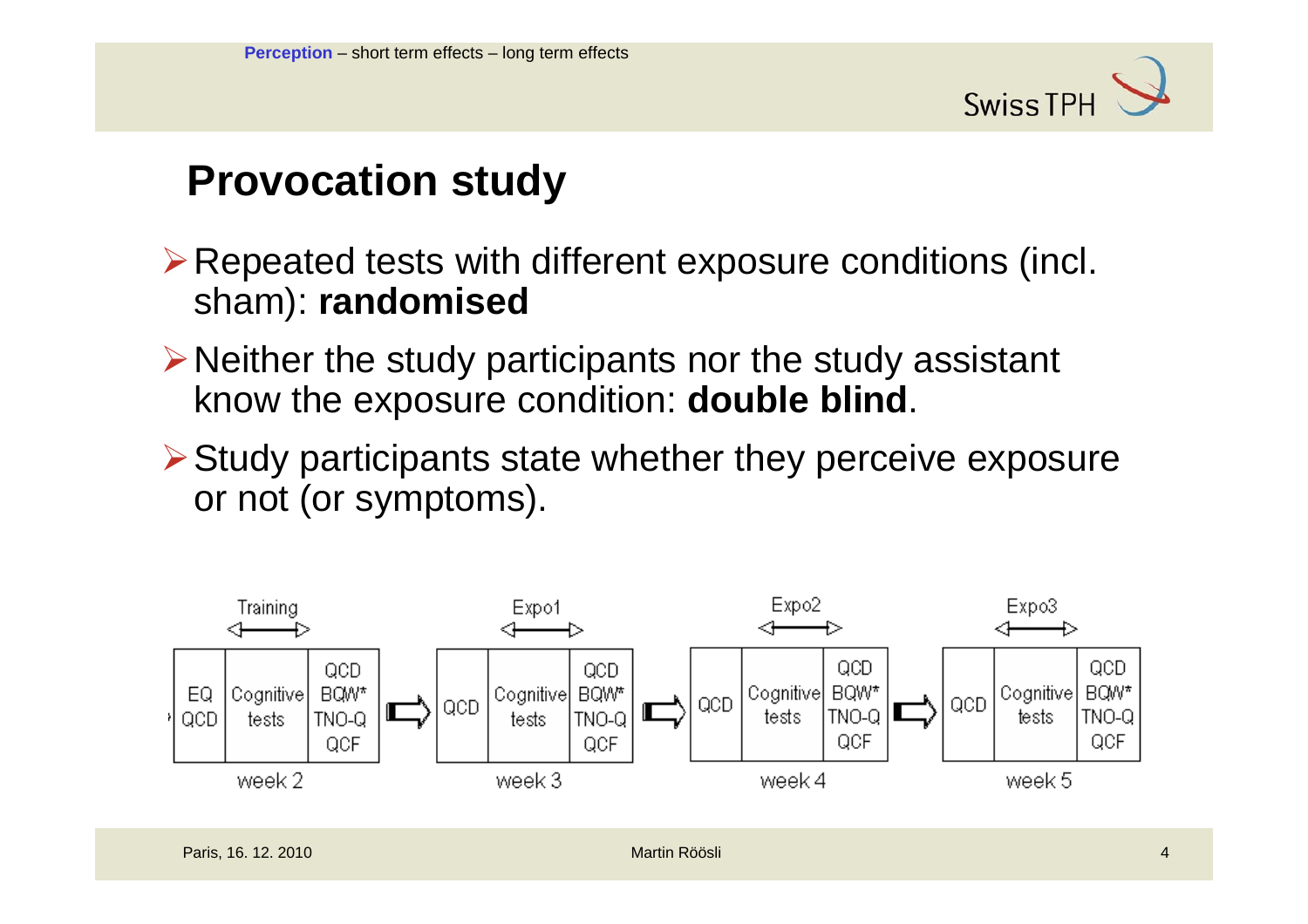

### **Perceived field intensity**



Regel et al, EHP, 2006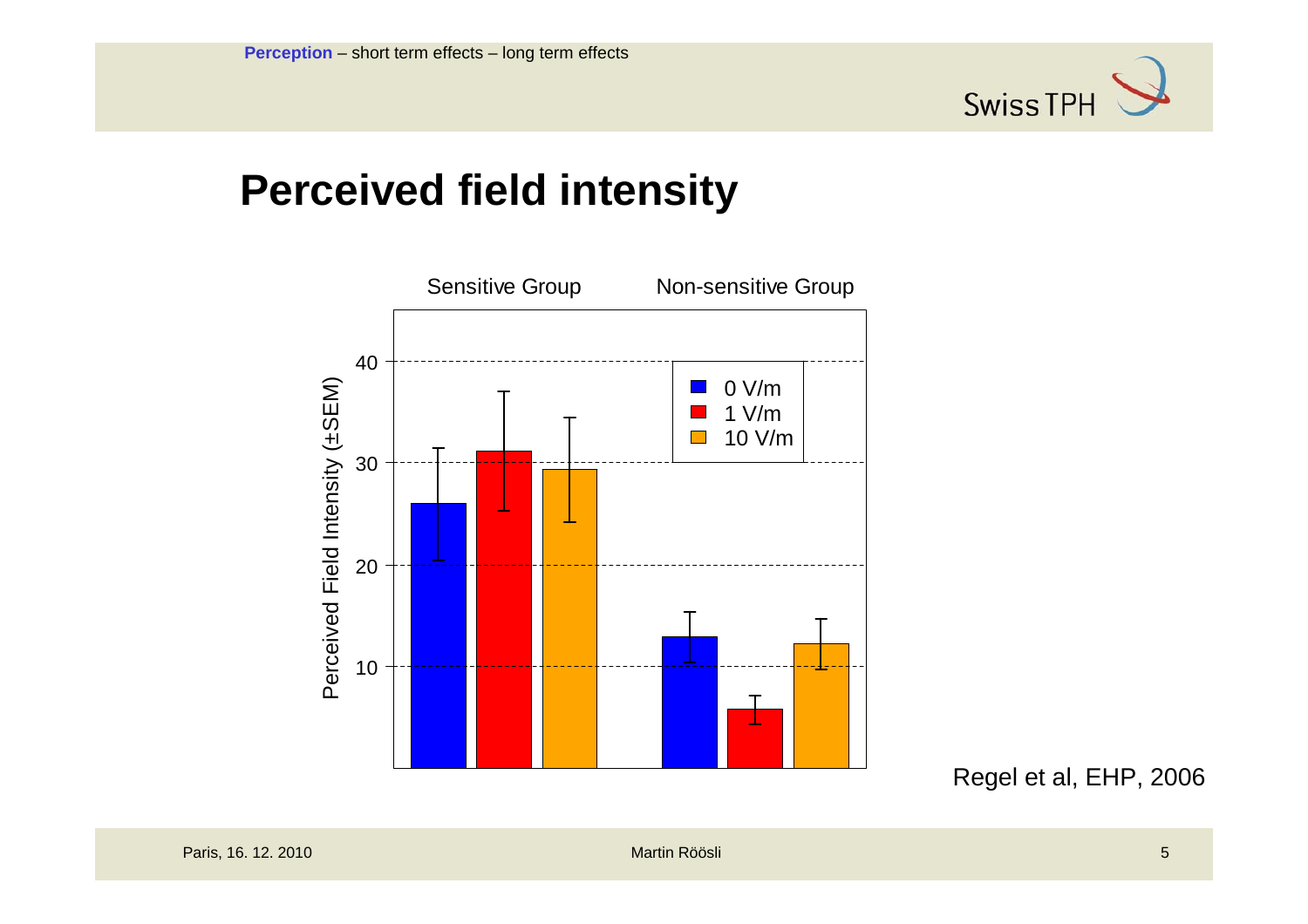

#### **Meta-analysis of provocation studies (correct field detection rate)**



Röösli, Env Res, 2008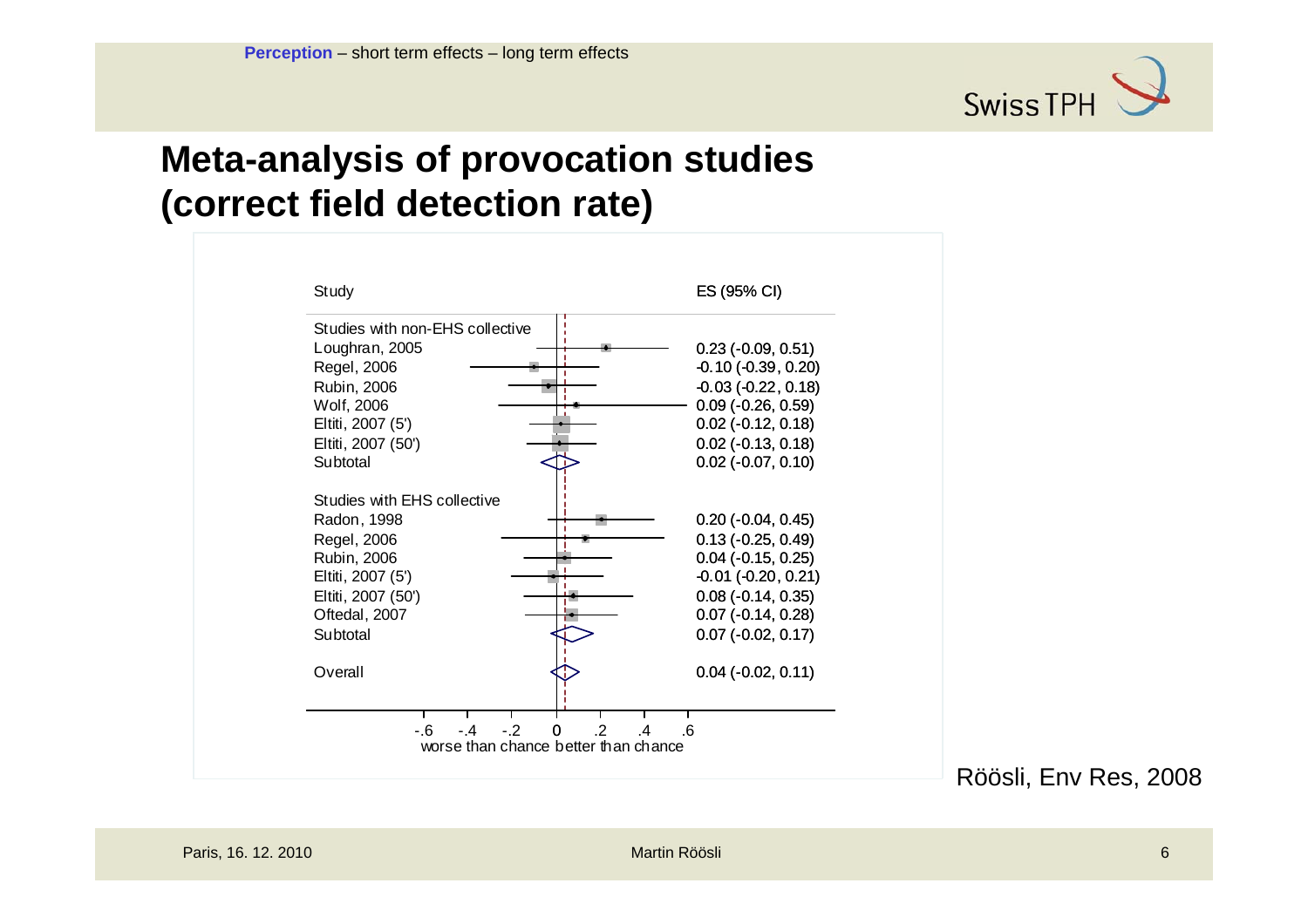

#### **Meta-analysis of provocation studies with base station exposure (correct field detection rate)**

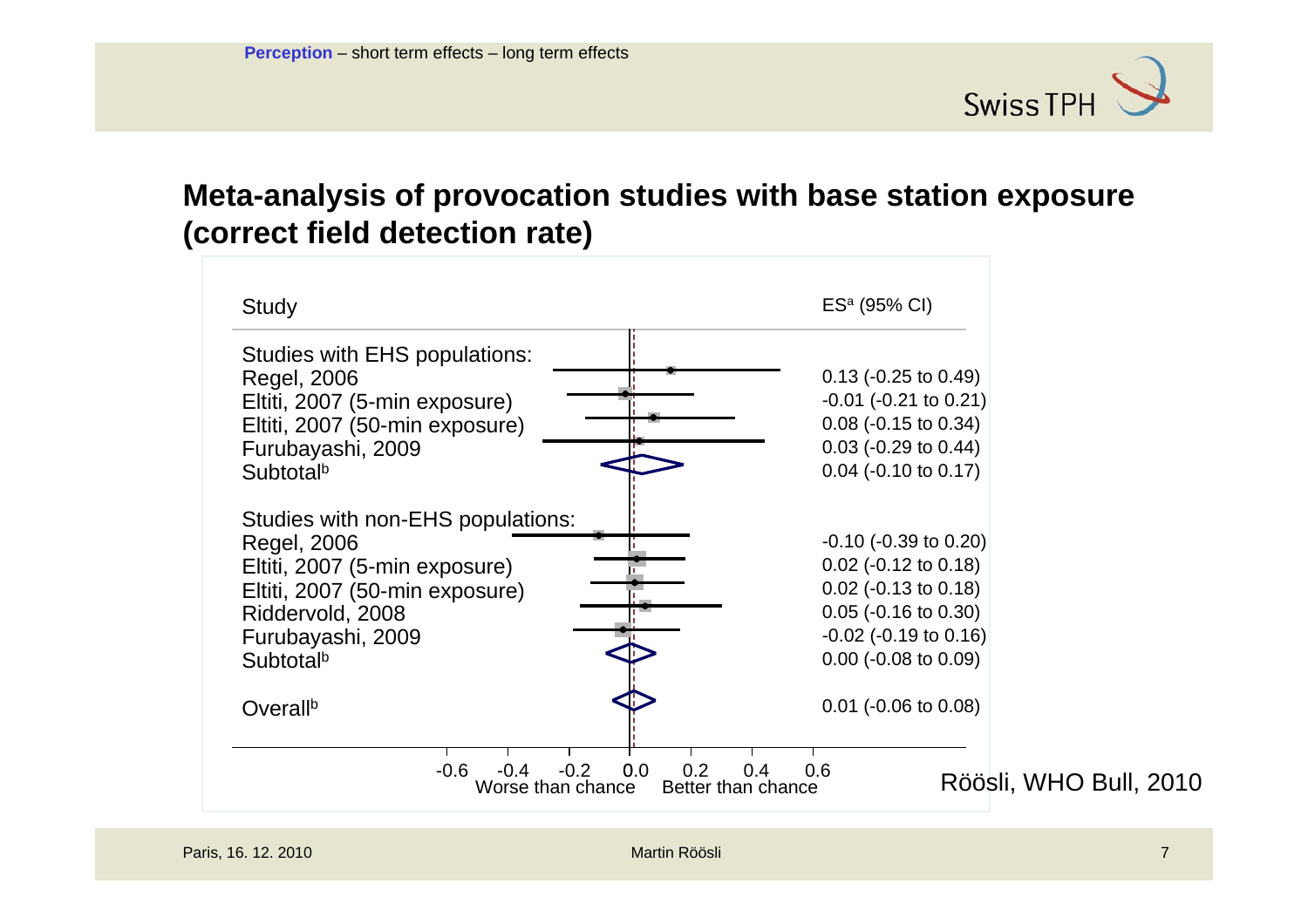

### **Short term effects: Symptom score after exposure**



Regel et al, EHP, 2006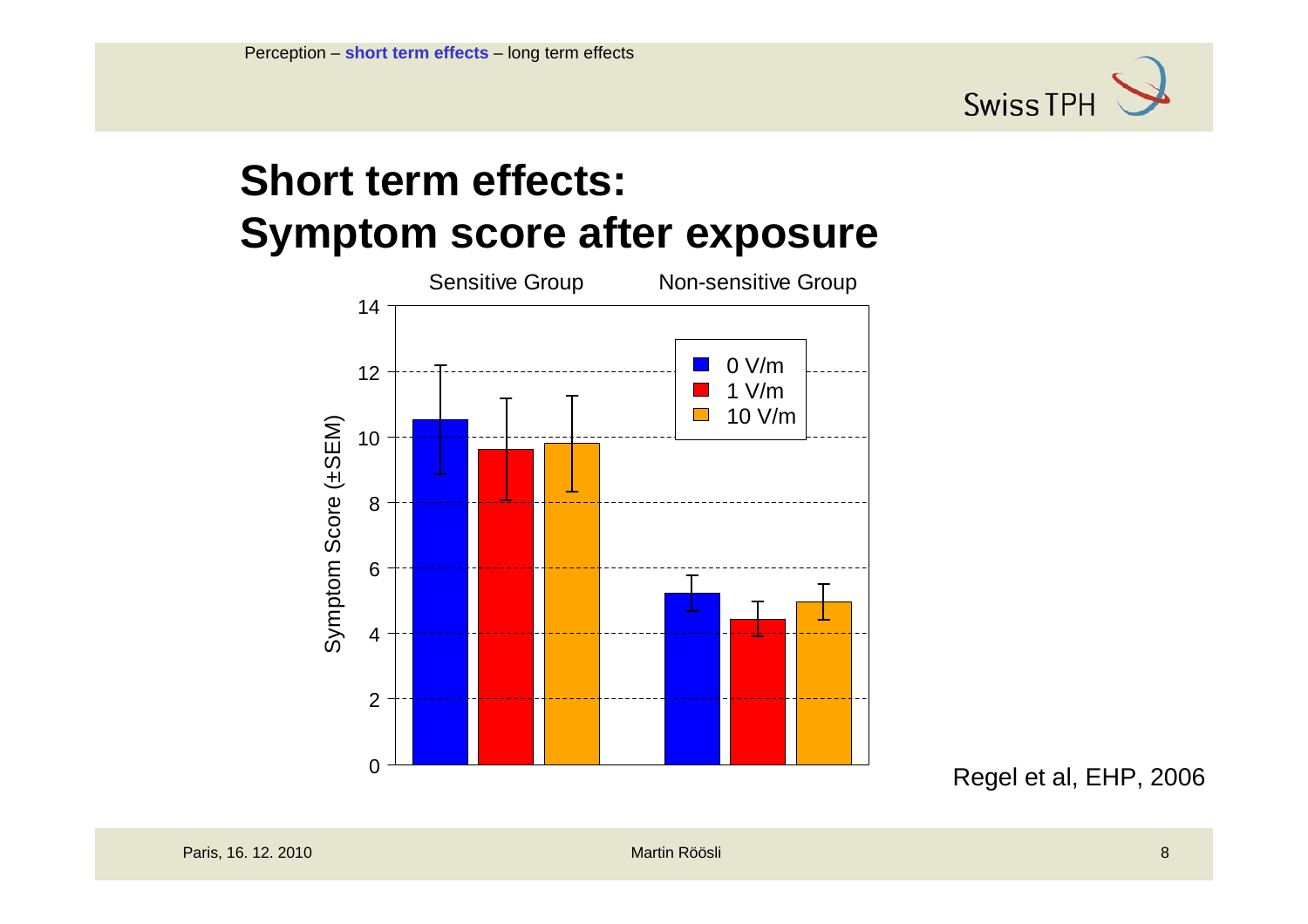

### **Symptom score after exposure** *vs.* **perceived field intensity**



Regel et al, EHP, 2006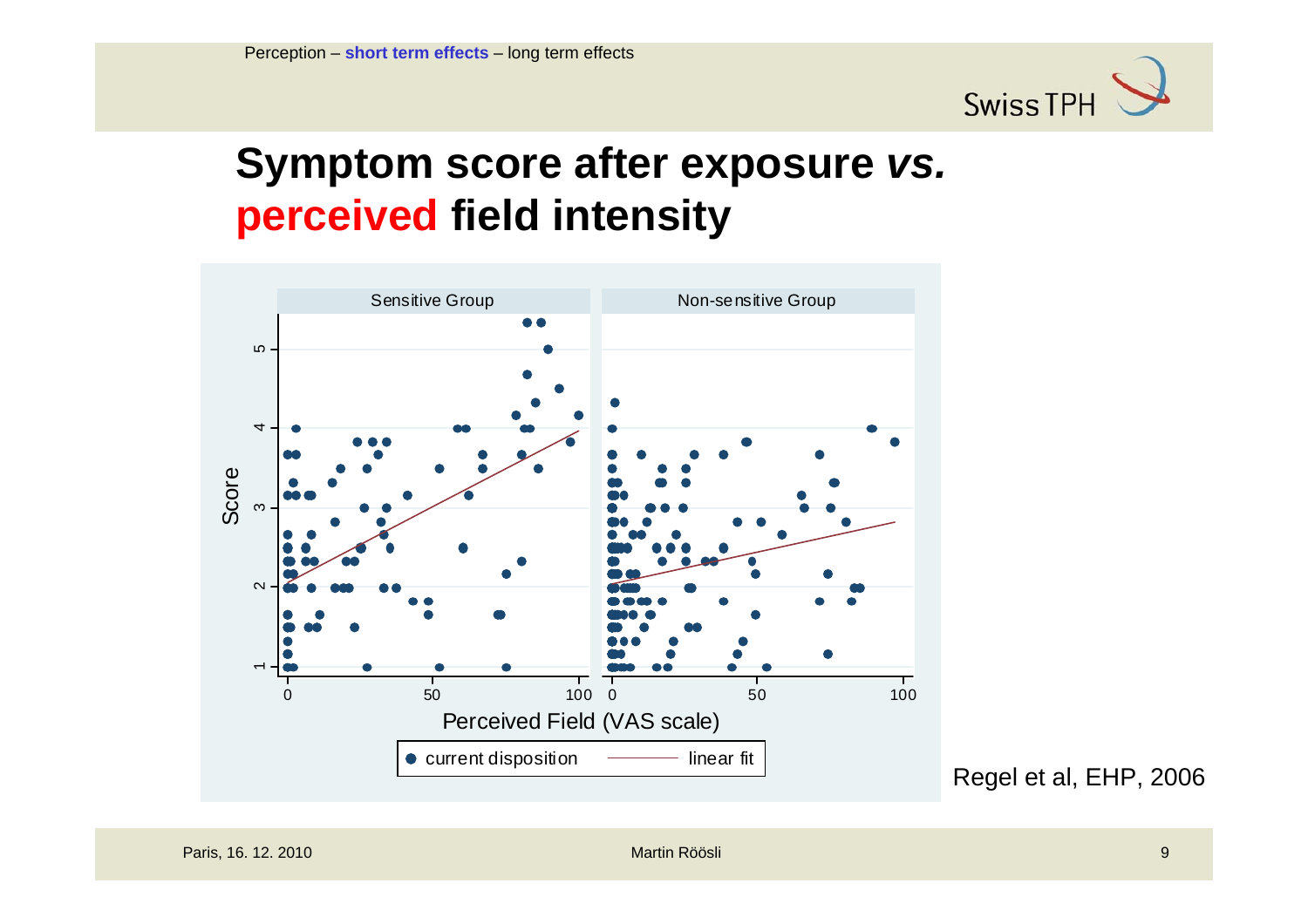

#### **Example: Scandinavian Headache study** (Oftedal et al, 2007)

- ¾Open provocation with 38 persons, who report headache when using a mobile phone.
- $\geq$  24 persons reacted with headache during the open provocation.
- ¾17 persons agreed to participate at a double blind experiment.
- ¾Under double blind condition: no association between headache and exposure.
- ¾Evidence for nocebo effect.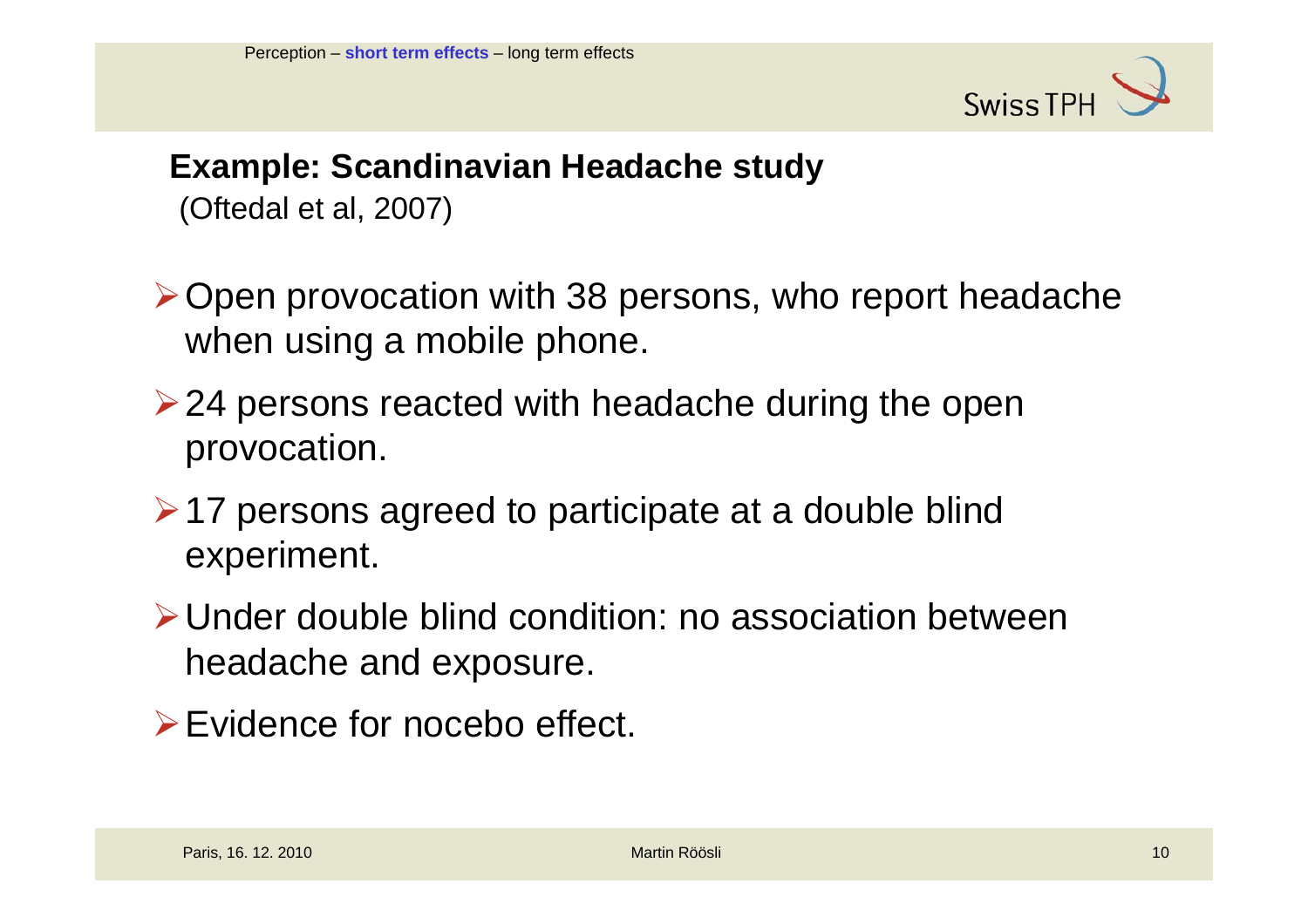

### **Nocebo**

- $\triangleright$  contrary to placebo
- ¾ development of symptoms due to expectation (e.g. concern)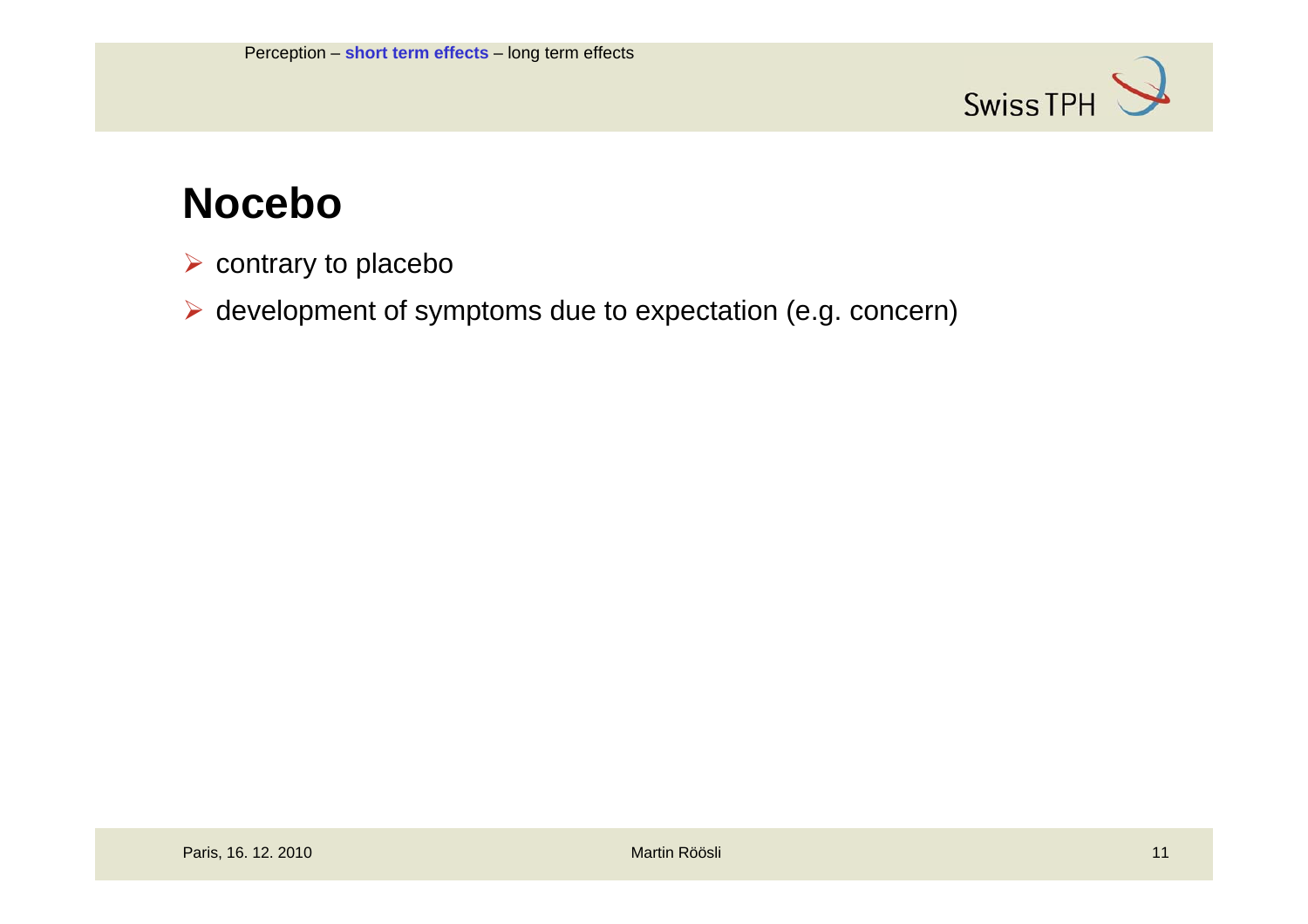

#### **In line with short term effects from randomised blindedtrials**

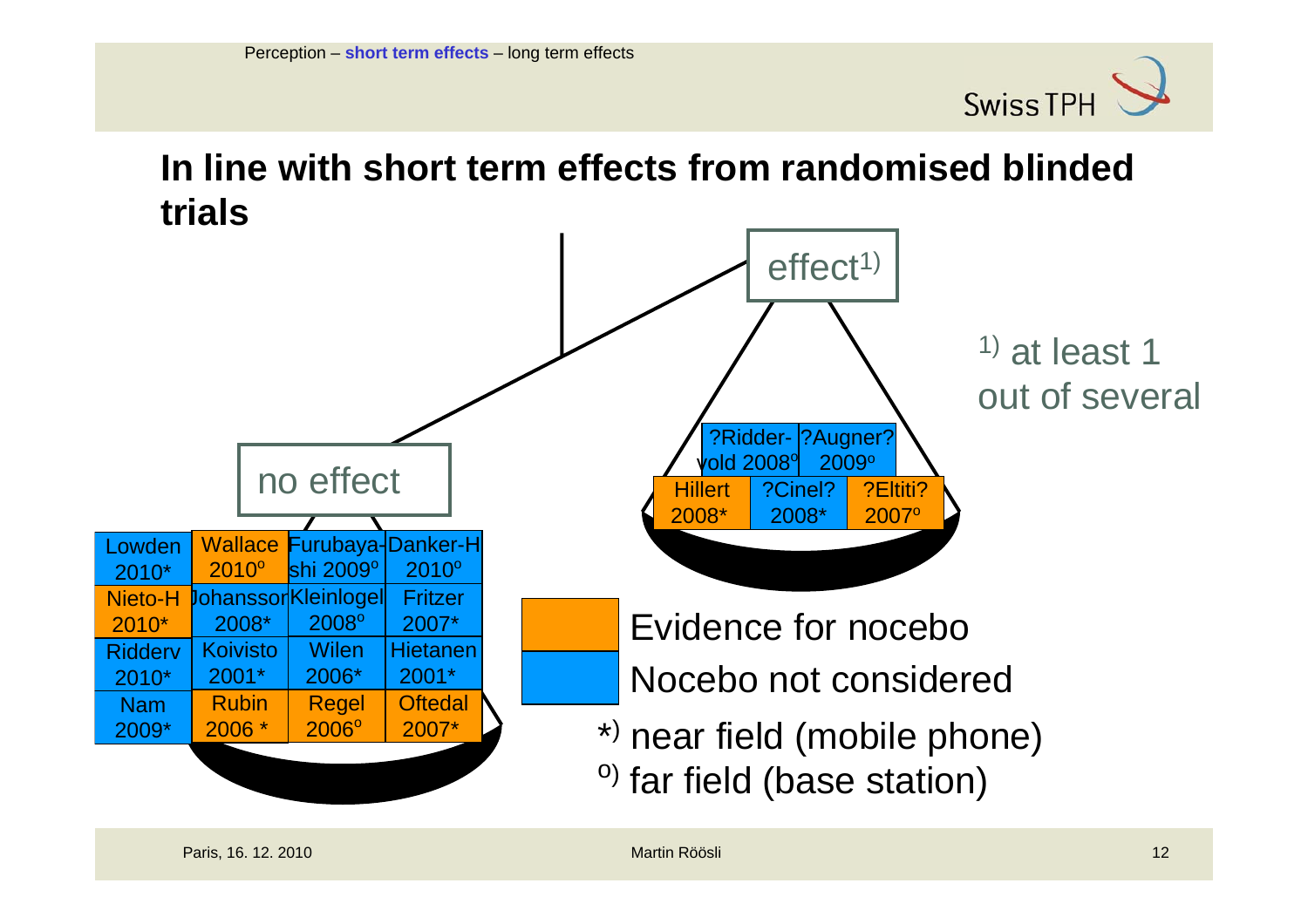

### **Why observational studies?**

- $\triangleright$  Effect of prolonged exposure
- $\triangleright$  Real life situation:
	- 1.Exposure
	- 2. Symptoms
- $\triangleright$  Large study population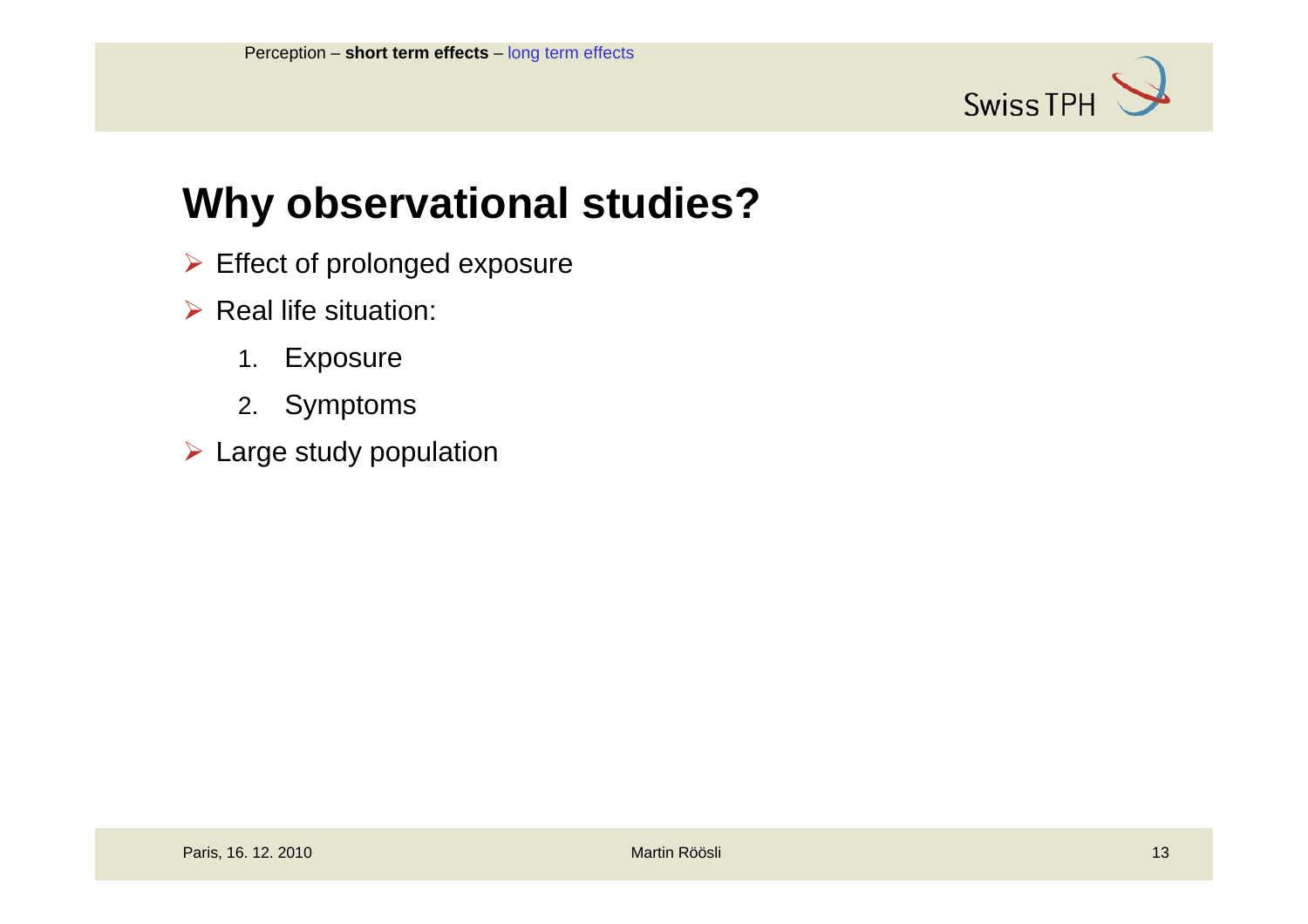

#### **Major Challenge I: Exposure assessment**



Average EMF distribution in a Swiss sample (mean=0.22 V/m):

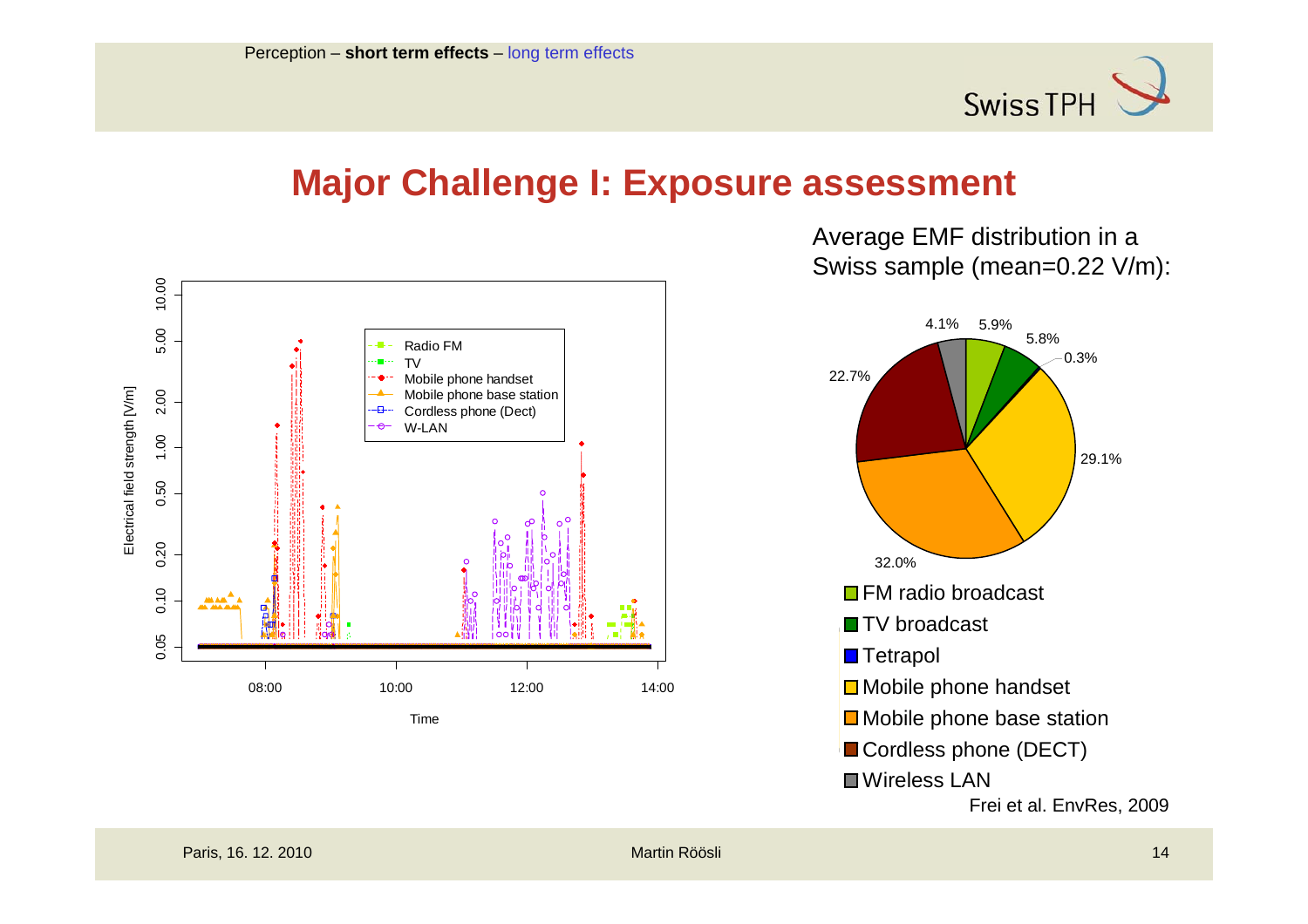



**Consequences**: self-estimated exposure measures are particularly vulnerable to bias.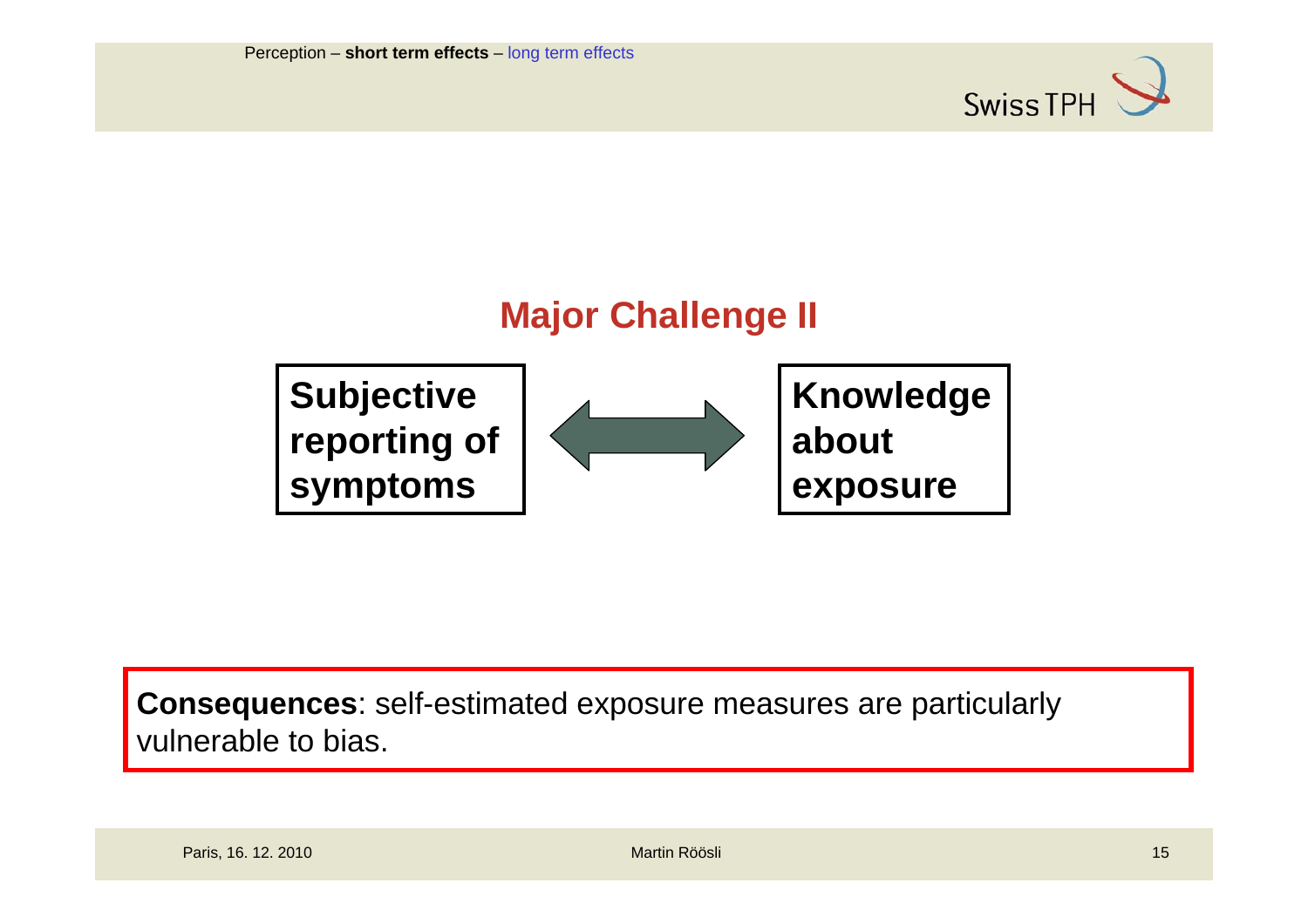

### **Major Challenge III**

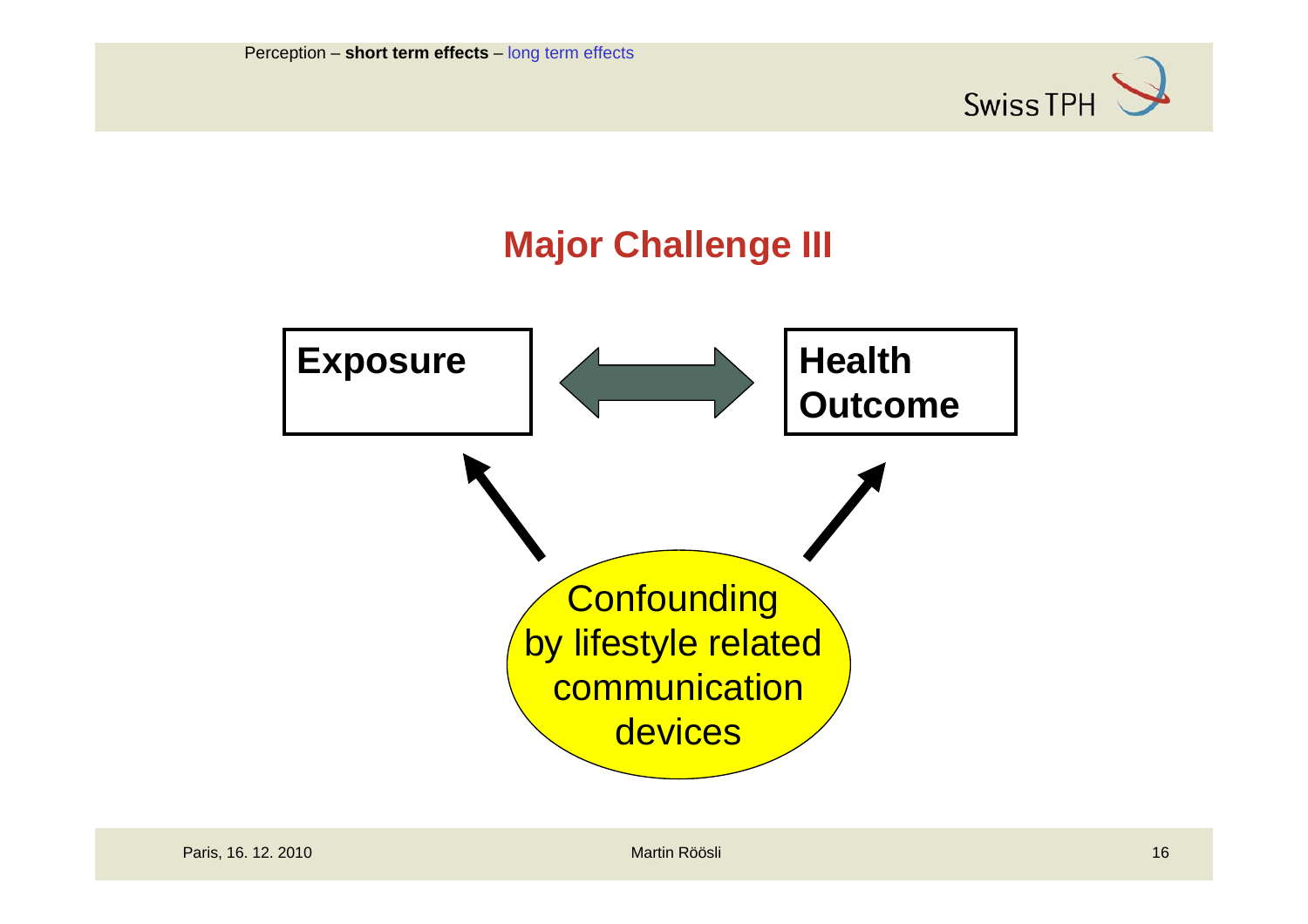

#### **Cross-sectional studies**

- ¾ 3 out of 17 Zerssen symptoms associated with exposure in 365 residents of mobile phone base stations (Hutter et al. OEM, 2006):
- ¾ No effect among 329 adults (Thomas et al. BioEM, 2008)
- ¾ No effect on symptoms among 3022 children and adolescents (Heinrich et al. EnvInt, 2010)
- ¾ Among adolescents (but not among children) behavioural problems were more common in the highest quartile of exposure (OR 2.2; 95% CI 1.1–4.5) (Thomas et al. Eur J Epidem, 2010)
- ¾ Symptom score was not associated with RF-EMF measurement in the bedroom among 1500 adults (Berg-Beckhoff et al. OEM, 2009)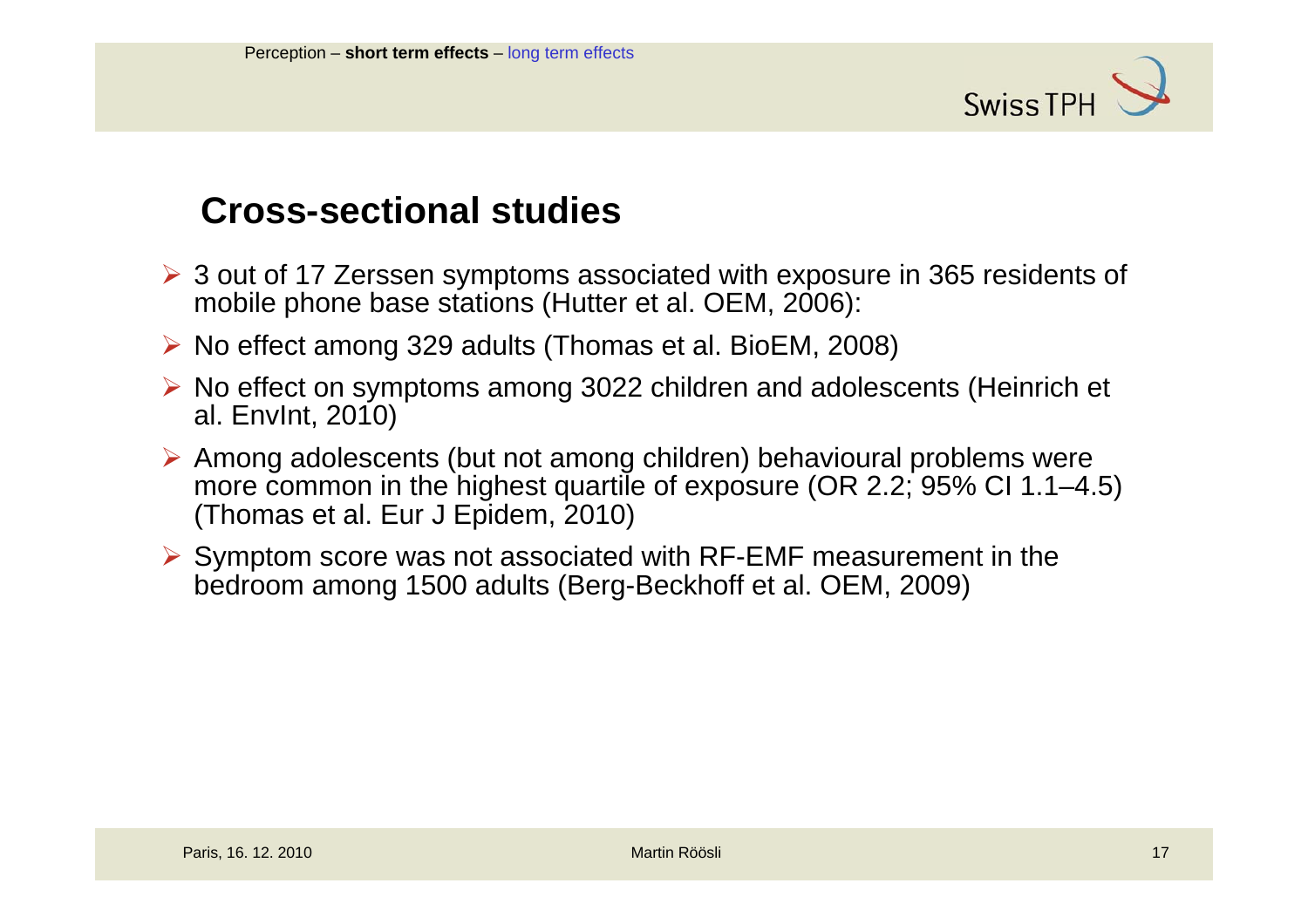

## **Longitudinal study: Qualifex** (Mohler et al.

RadRes, 2010)



- 1.Residential exposure to fixed site transmitters (Bürgi et al., 2010)
- 2.Total personal exposure (prediction model) (Frei et al., 2009)
- $\triangleright$  Close to body sources:
	- 1.Use of mobile phones (self-reported & operator data)
	- 2.Use of cordless phones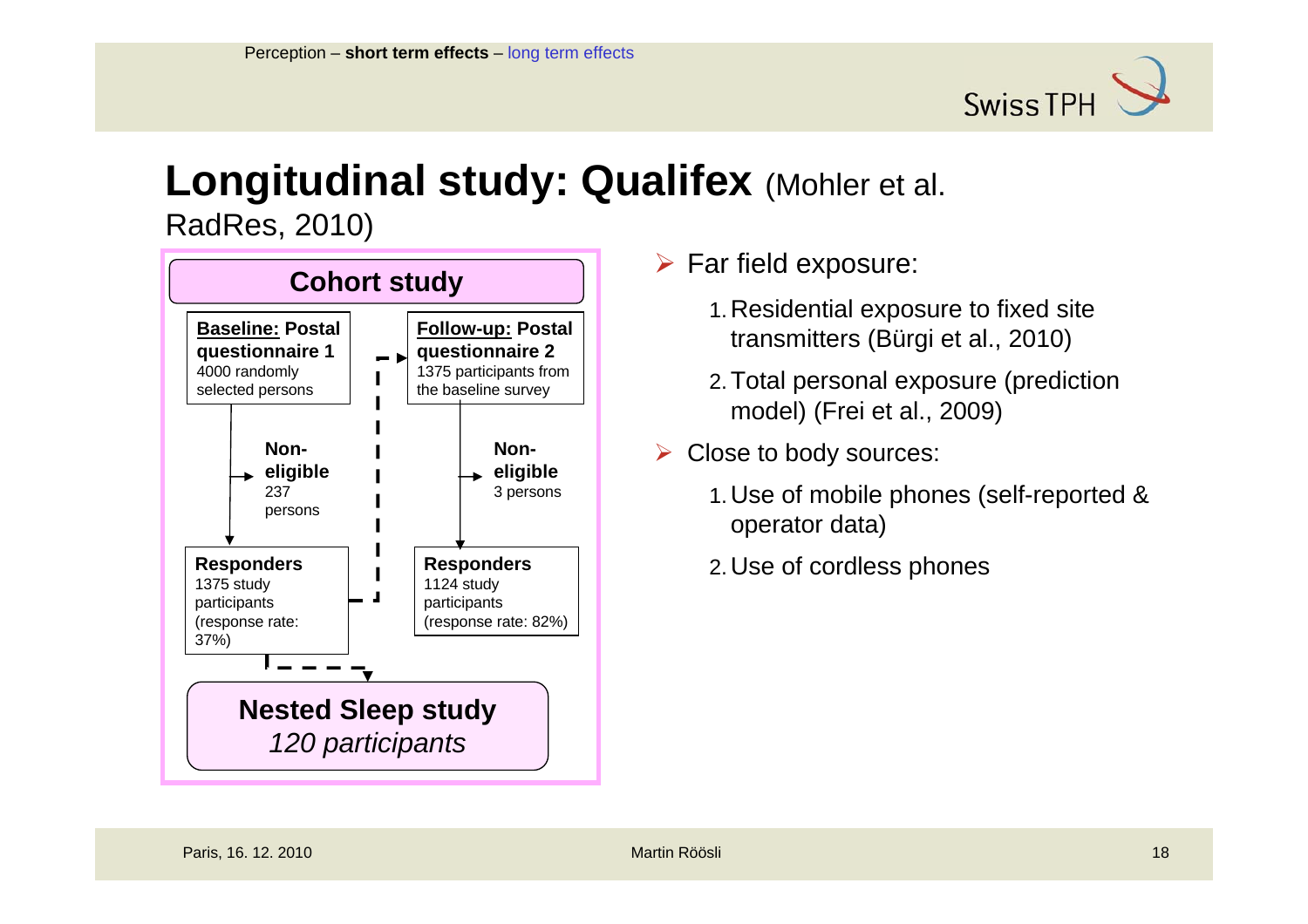

## **Symptom score (Zerssen) vs. total personal**

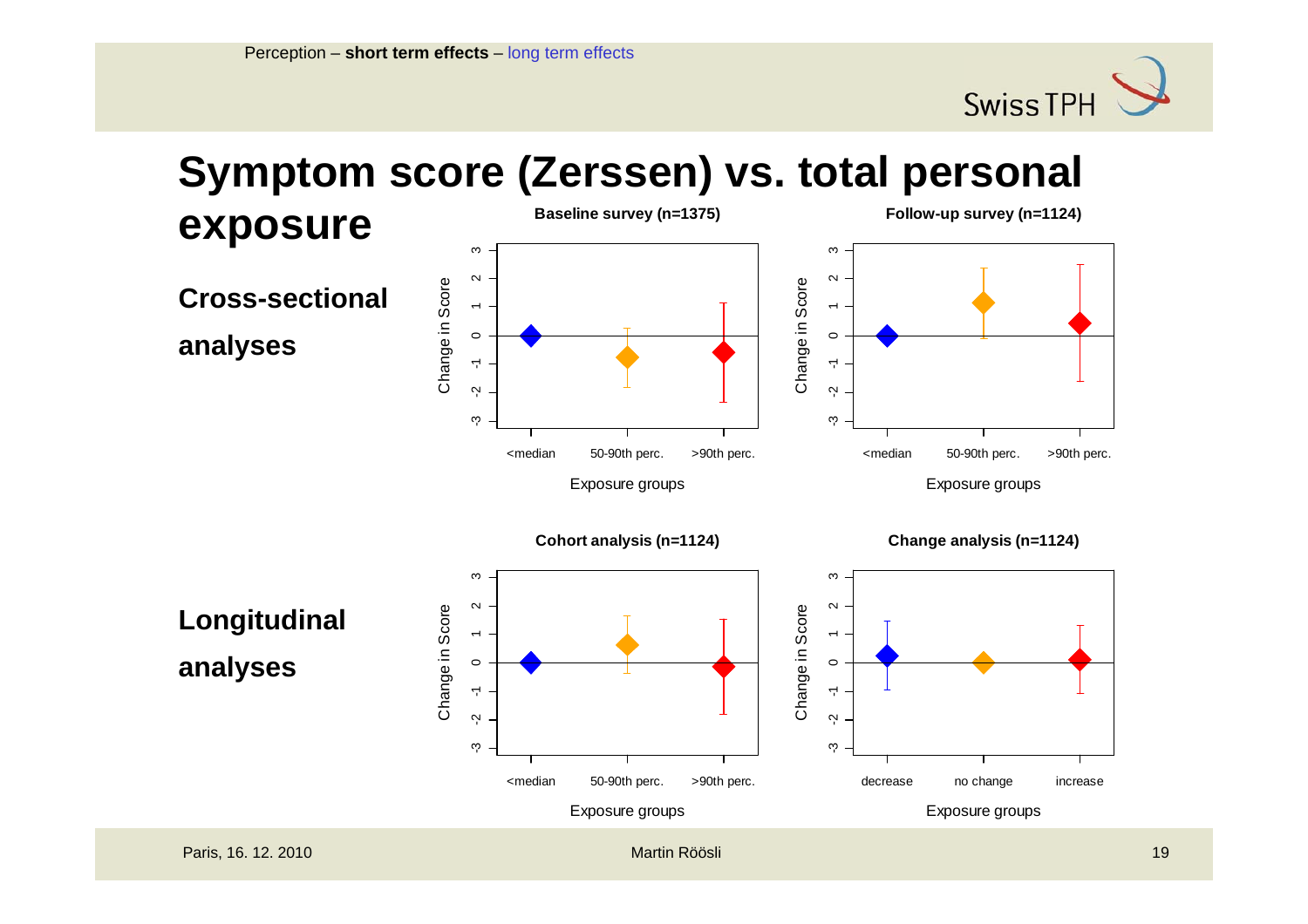

# **Sleep disturbances vs. fixed site transmitter**

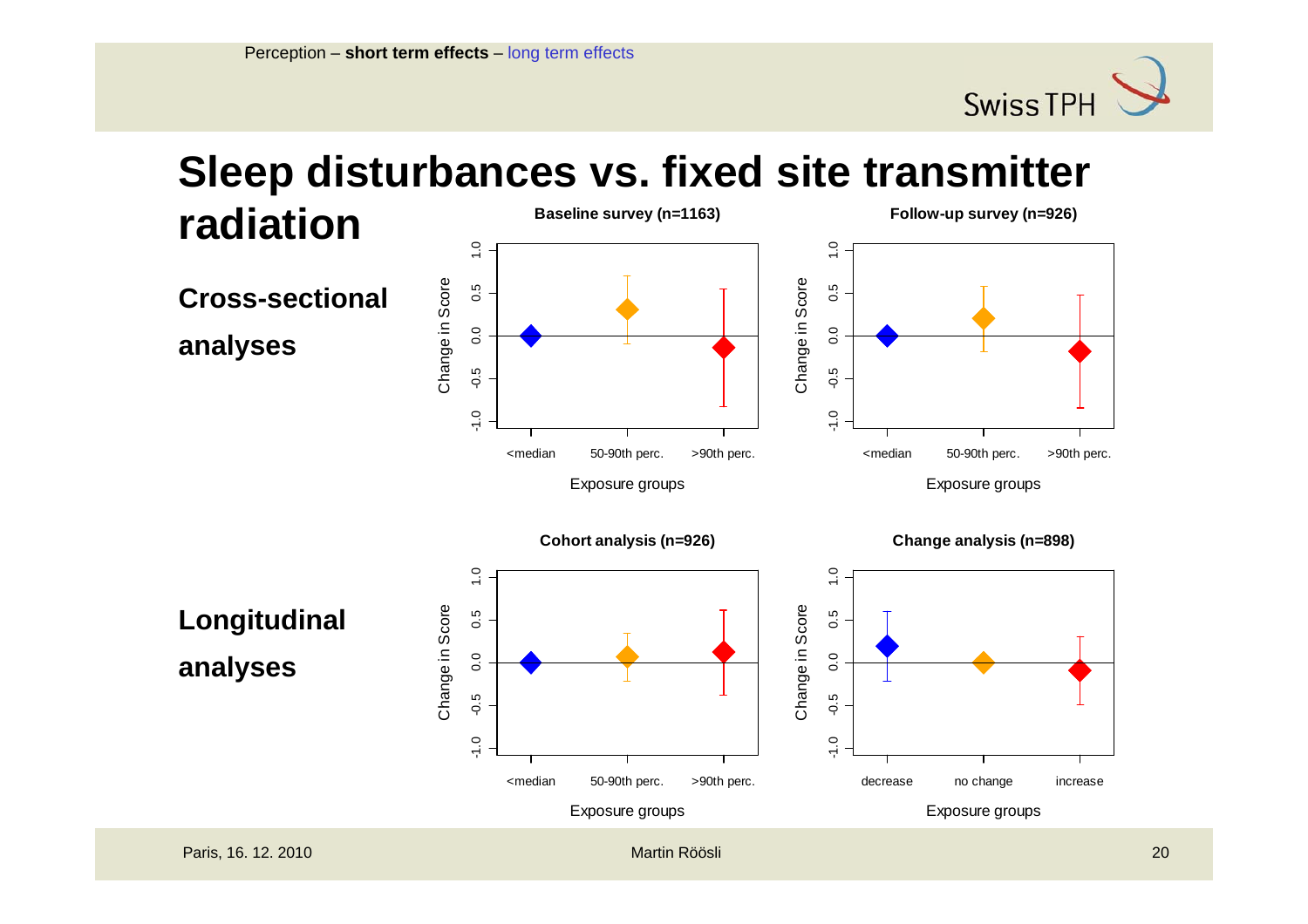

### **Mobile phone exposure**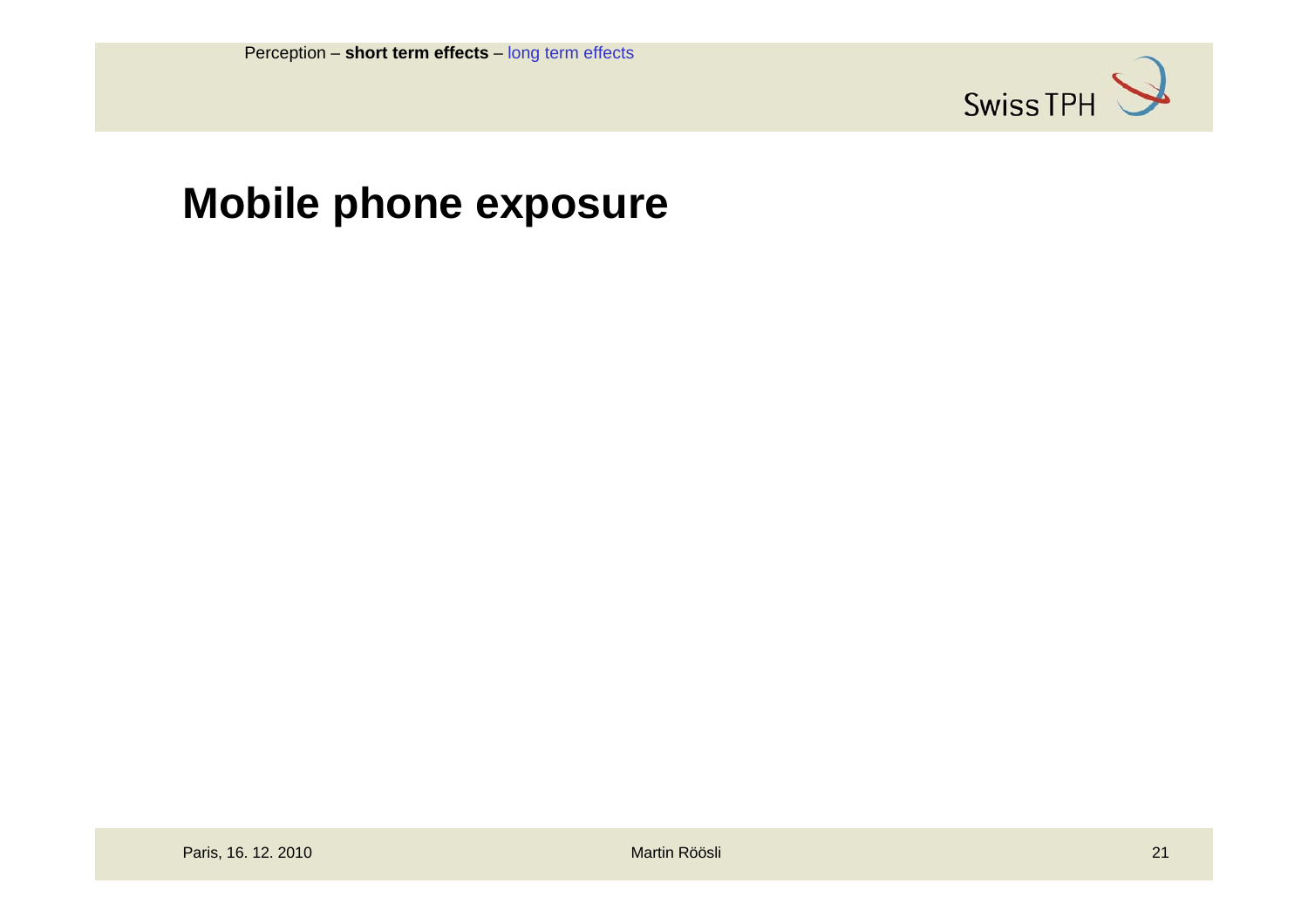

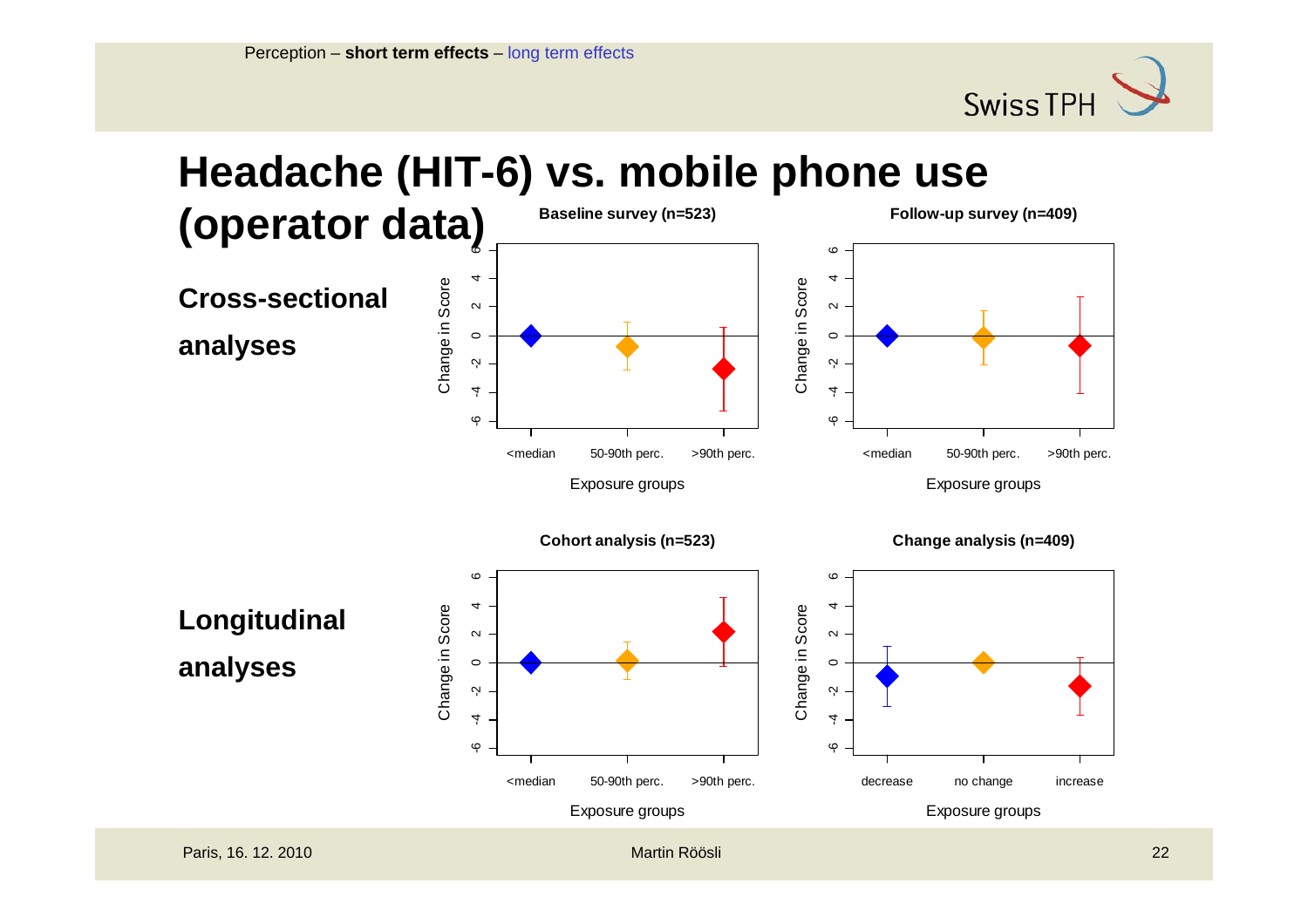

### **Danish subscriber cohort** (Schüz, PlosOne, 2009)

- ¾ Danish mobile phone subscriber Cohort: Comparison of hospital contacts in 420,000 early mobile phone subscribers (1982-1995) with the rest of the Danish population.
- ¾ Outcomes: first hospitalizations due to any central nervous system diseases.
- ¾ Follow-up: since subscription until end of 2003 (at the latest)
- $\triangleright$  Increased risk for migraine (RR=1.2; 95% CI 1.1-1.3) and for vertigo (1.1; 95% CI 1.1-1.2)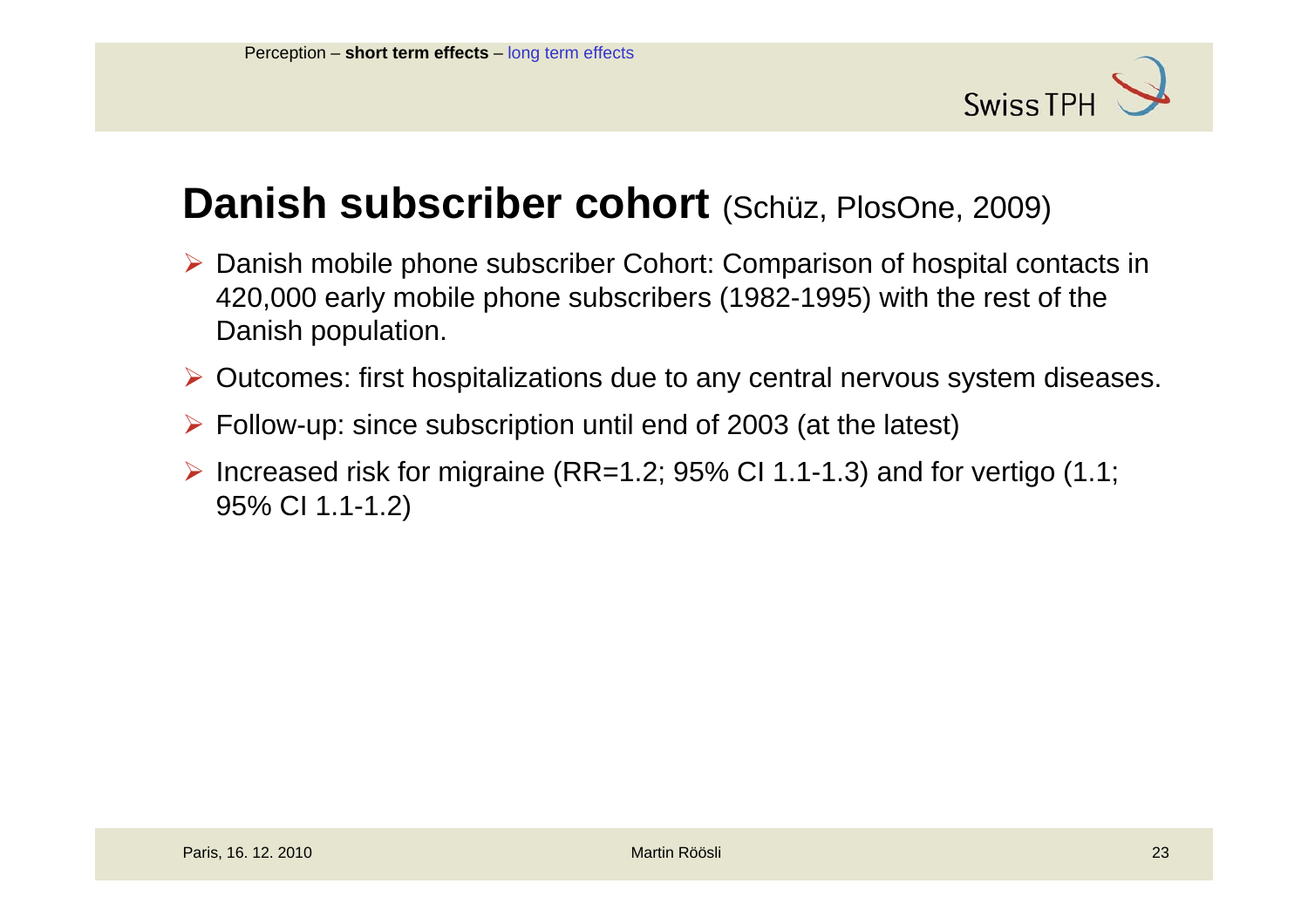

### **Conclusions**

- $\triangleright$  The vast majority who claims to be able to perceive low level EMF is not able to perceive fields in a laboratory double blind setting.
- ¾ Nocebo effects occur.
- ¾ Strong evidence for absence of short term effects on symptoms
- ¾ Investigating long term effect is a challenge and less firm conclusions can be drawn from the available studies:
	- 1.Objective exposure measures are a must
	- 2.In most studies no effect was observed
	- 3. Confounding by lifestyle is crucial
	- 4.Low exposure contrasts
	- 5. Few longitudinal studies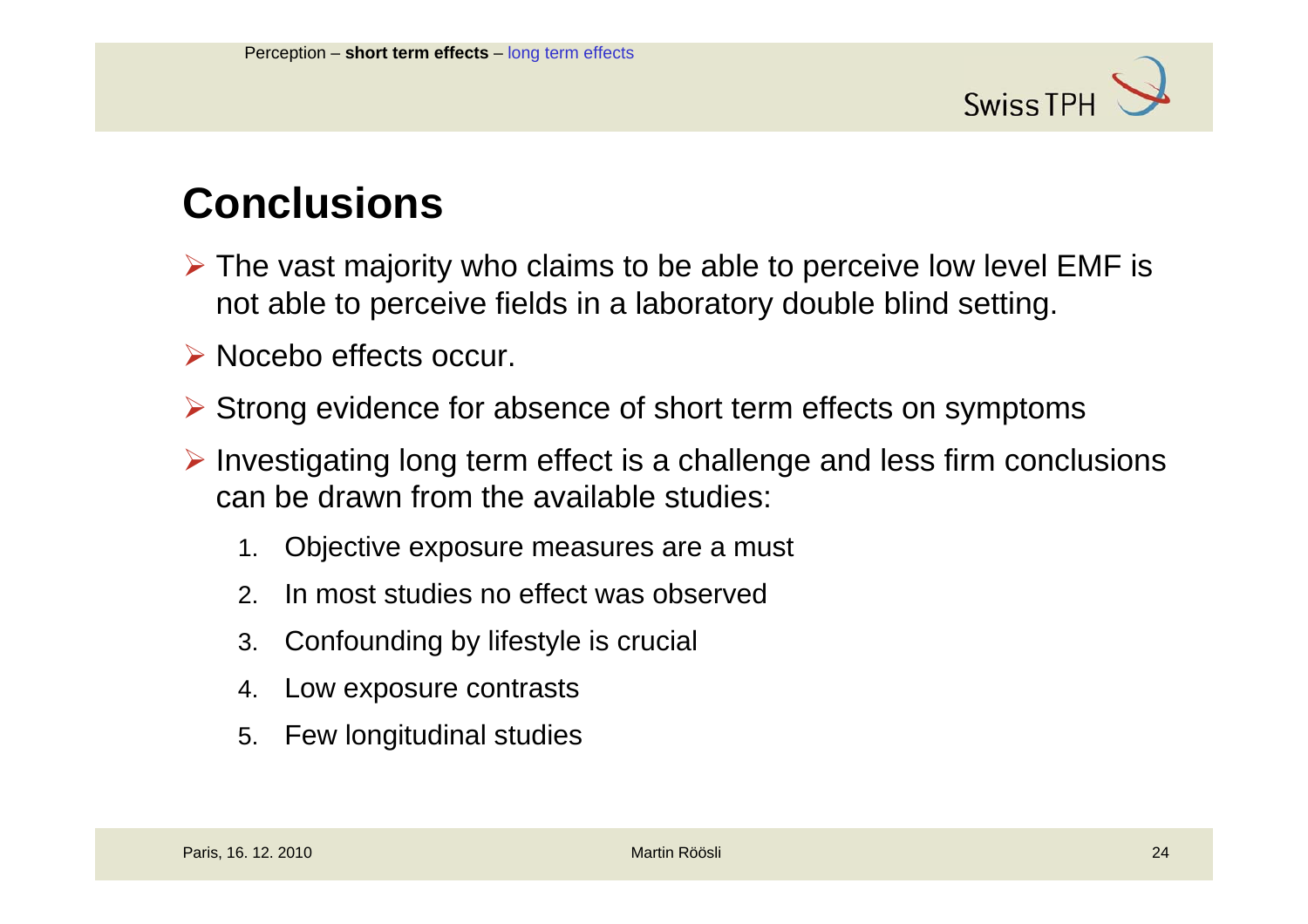

Research |

### **References**

#### **WHO Bulletin, Dec. 2010, 88(12): 887-896**

#### Systematic review on the health effects of exposure to radiofrequency electromagnetic fields from mobile phone base **stations**

Martin Röösli,<sup>a</sup> Patrizia Frei,<sup>a</sup> Evelyn Mohler<sup>a</sup> & Kerstin Hug<sup>a</sup>



Interactions between radiofrequencies signals and living organisms

Sense and sensibility in the context of radiofrequency electromagnetic field exposure

Mesure et perception des champs électromagnétiques radiofréquences : une étude de cohorte sur l'hypersensibilité électromagnétique

Martin Röösli<sup>a,b,\*</sup>, Evelyn Mohler<sup>a,b</sup>, Patrizia Frei<sup>a,b</sup>

```
<sup>a</sup> Swiss Tropical and Public Health Institute Basel, Socinstrasse 59, CH-4002 Basel, Switzerland
<sup>b</sup> University of Basel, Petersplatz 1, CH-4003 Basel, Switzerland
```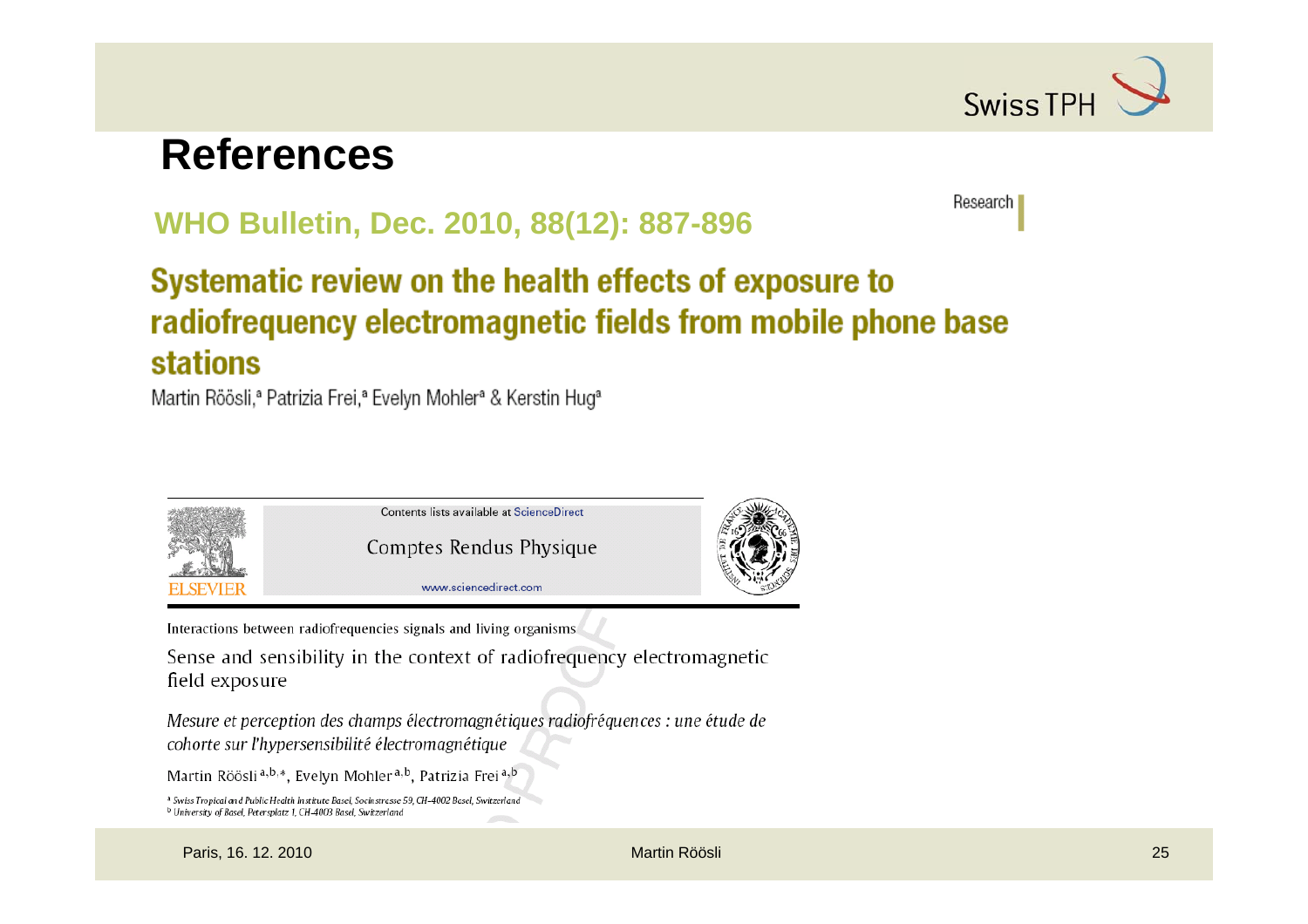

### **EHS status**

|                       |            |             | <b>EHS status 2009</b> |            |            |            |
|-----------------------|------------|-------------|------------------------|------------|------------|------------|
|                       |            |             | nonsensitive           | attributer | <b>EHS</b> | Total      |
| <b>EHS</b>            | non-       | $\mathbf n$ | 773                    | 85         | 23         | 881        |
| <b>status</b><br>2008 | sensitive  |             | $(68.9\%)$             | $(7.6\%)$  | $(2.1\%)$  | $(78.5\%)$ |
|                       | attributer | $\mathbf n$ | 74                     | 60         | 11         | 145        |
|                       |            |             | $(6.6\%)$              | $(5.4\%)$  | $(1.0\%)$  | $(12.9\%)$ |
|                       | <b>EHS</b> | $\mathbf n$ | 28                     | 16         | 52         | 96         |
|                       |            |             | $(2.5\%)$              | $(1.4\%)$  | $(4.6\%)$  | $(8.6\%)$  |
|                       | Total      |             | 875                    | 161        | 86         | 1,122      |
|                       |            |             | $(78.0\%)$             | $(14.4\%)$ | $(7.7\%)$  | $(100\%)$  |

219 attributers; 130 EHS individuals Röösli et al. Compt Phys, in press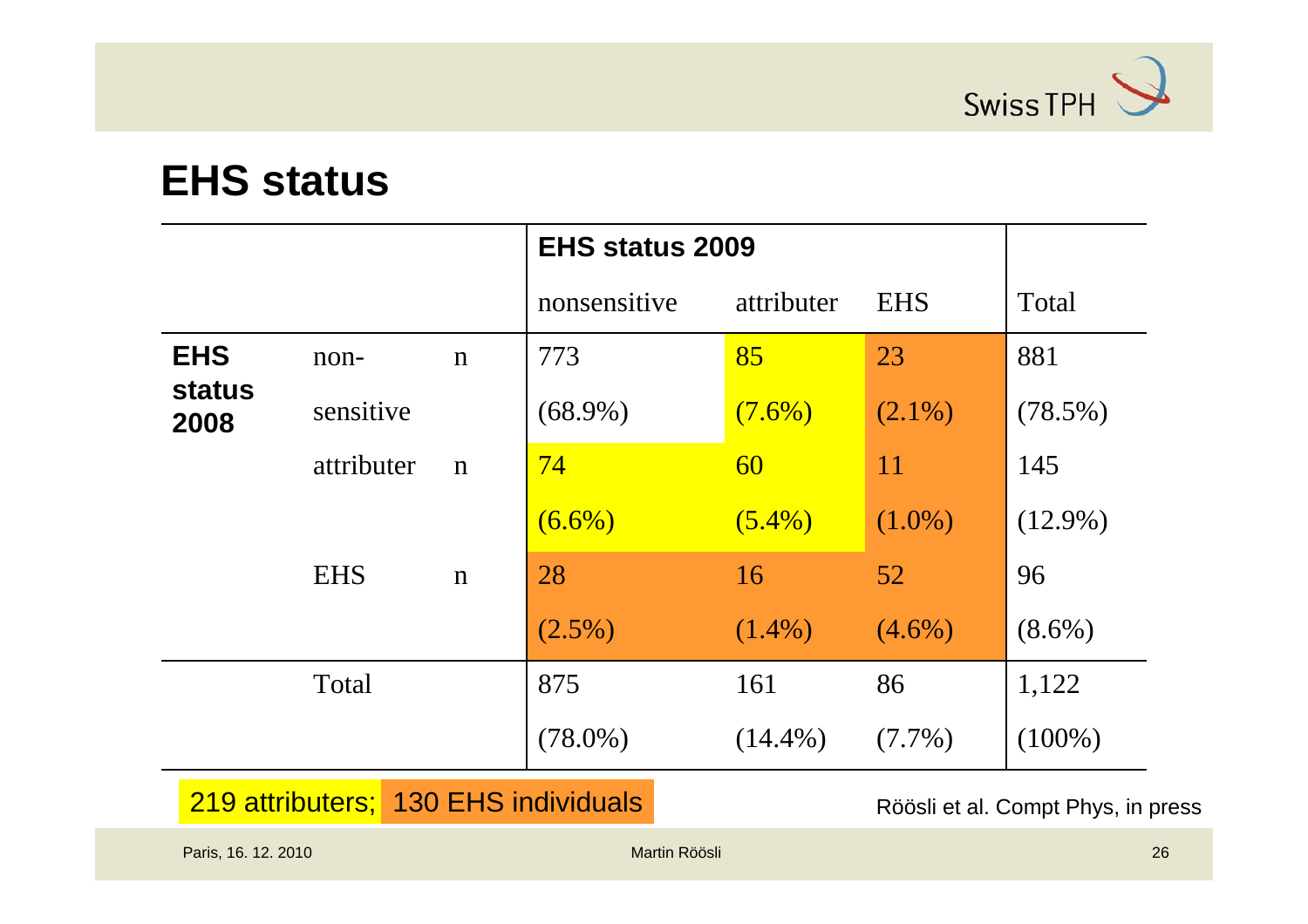

### **Ownership of communication devices**

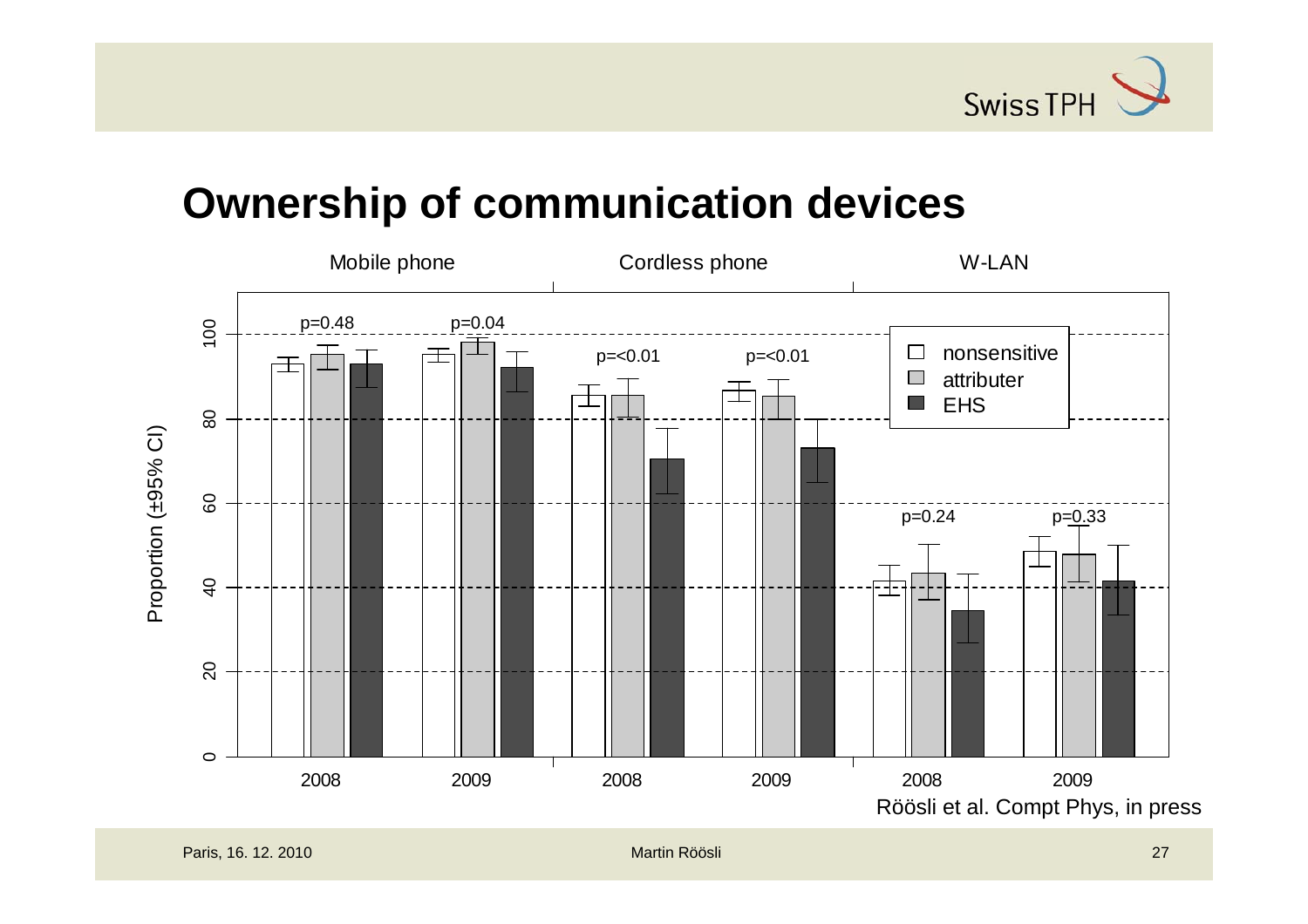

### **Health status**



Röösli et al. Compt Phys, in press